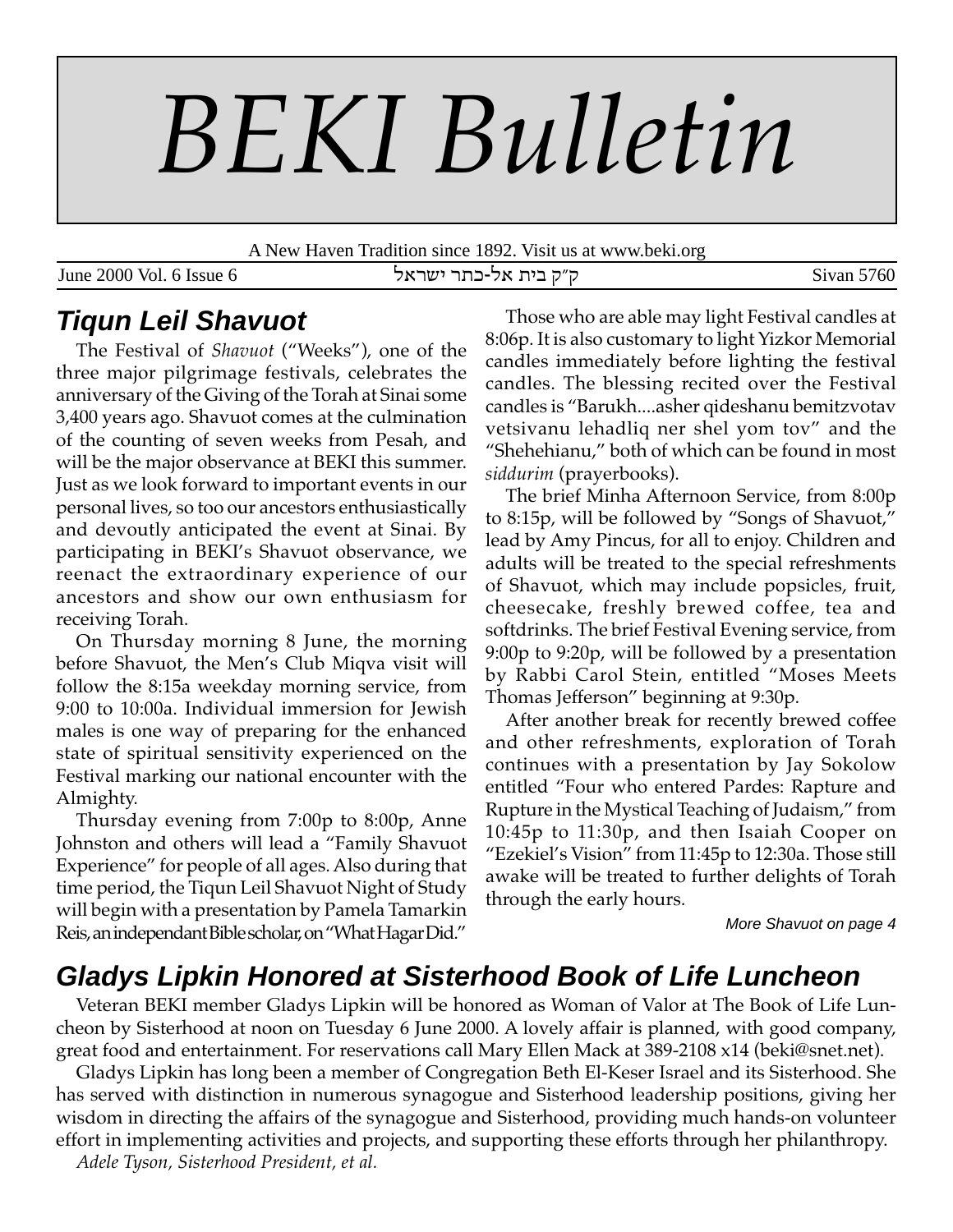#### **Administrative Announcements**

## **How to Contact the BEKI Bulletin**

Responses to "A Message from Rabbi Tilsen," questions for "Dear Rabbi" and Letters to the Editor can be sent to: Editor, BEKI-Bulletin, 85 Harrison Street, New Haven, CT 06515 or by email to jjtilsen@beki.org.

 *Rabbi Tilsen's mail and e-mail are opened directly and exclusively by the Rabbi himself* and are as secure and confidential as mail and e-mail can be.

## **Summer Publication Schedule**

This summer the BEKI Bulletin will publish a combined July-August issue. Deadline for this special issue is 1 July.

## **Calling BEKI**

To call BEKI, dial (203) 389-2108.

#### **Extensions**

| Kadima & USY Youth Groups  30             |  |
|-------------------------------------------|--|
|                                           |  |
|                                           |  |
| Kulanu KeEhad Havura  33                  |  |
|                                           |  |
| Office Manager Mary Ellen Mack  14        |  |
|                                           |  |
|                                           |  |
| Service Times Recording  88               |  |
| Religious School Principal Terri Stern 13 |  |
| USY & Kadima Youth Groups  30             |  |
|                                           |  |

## **Office Vacation Closing**

The synagogue office will be closed for staff vacations from Friday 16 June to Wednesday 5 July. Members of the Board of Directors will be checking for phone messages and will return calls if urgent; otherwise return calls will be made when the office opens on 6 July. Door will be open for worship services and classes at their usual times. Thank you for your understanding.

The newsletter is published monthly by Congregation Beth El-Keser Israel for the benefit of its members. Congregation Beth El-Keser Israel is affiliated with the United Synagogue of Conservative Judaism.

To contribute articles or for inquiries regarding membership, donations, or special activities, call the Synagogue office (203) 389-2108, or write to 85 Harrison Street, New Haven, CT 06515-1724 or email: *jjtilsen@beki.org* or see our web page created by Phill Simon: *www.beki.org* For information about advertising, call the synagogue

office. Deadline for submission of ads or articles is the 1st of the month preceding publication. Annual subscription is \$36.00.

#### **BEKI-Bulletin**

© 2000 Congregation Beth El-Keser Israel. A Message from Rabbi Tilsen & Dear Rabbi © 2000 Jon-Jay Tilsen. All rights reserved.

| Editor                     | Rabbi Jon-Jay Tilsen |
|----------------------------|----------------------|
| <b>Associate Editor</b>    | Donna Levine         |
| Associate Editor           | Donna Kemper         |
| <b>Circulation Manager</b> | Saul Bell            |
| <b>Production Editor</b>   | David Golden         |
| Advertisement Editor       | Sheila Gardner       |
| Photographer               | Charles Ludwig       |

## **Calendar Meeting**

There will be a calendar planning meeting on Monday 12 June 09:30a to 11:15a in BEKI's Rosenkrantz Family Library. All officers, chairpersons and project leaders at BEKI are urged to attend so that our upcoming year of events can be coordinated. Please call Mary Ellen at 389-2108 x14 (beki@snet.net) or Jon-Jay at x10 (jjtilsen@beki.org) for more information.

## **No Parking**

Members and visitors are advised that parking is prohibited at all times on the East side of Harrison Street as indicated by the "No Parking" signs. Parking is usually available across Harrison Street, and ample parking is available in the BEKI lot at the rear of the building. When driving in the BEKI parking lot, please observe the 5 miles-perhour speed limit, which is enforced by random speed bumps.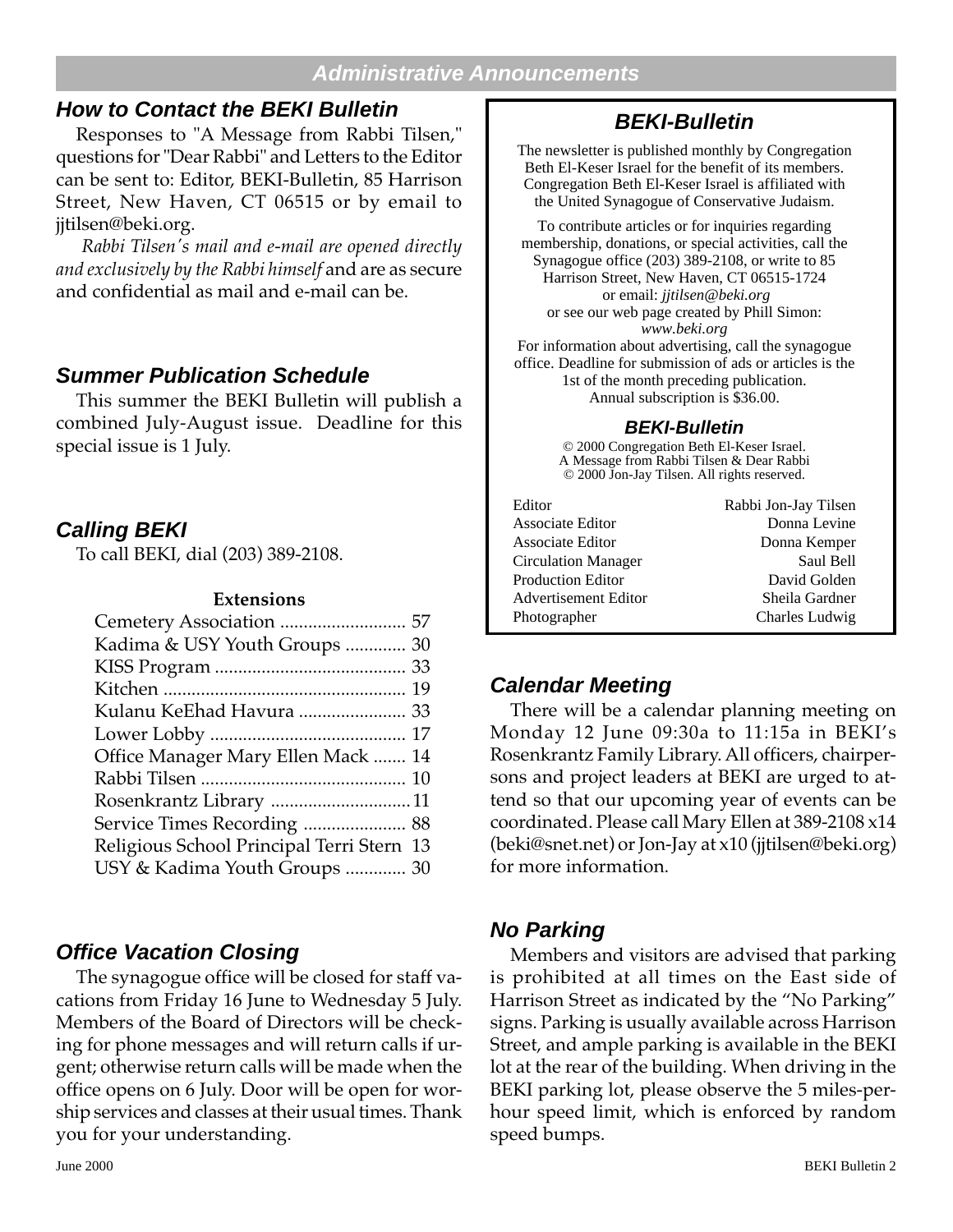## **The Mitzva of Qeruv (Outreach)**

How did you first find out about BEKI, and why did you join? (Written reader responses are welcomed.)

It is a *mitzva* (religious prescription) to share the teachings of Torah with others. One way to do that is to live decently and honorably, in a way that associates such behavior with a life of Torah. If Torah and mitzvot significantly and noticably uplift our character, others will see this and be inspired to follow. That, at least, is the theory.

Most of us lead lives that are neither wholly pious nor wholly depraved. We are neither *tsadiqim* (righteous) nor *resha'im* (wicked), but rather *benoniim* (intermediate). From the outside, it is not always apparent whether our religious practice or Jewish identity exert a postive influence on our character. I have heard as many remarks praising the integrity of a presumably religious person as I have heard slurs about the dishonesty and corruption of same. "If that is how a religious Jew behaves, I want no part of it."

While scientific studies have tried to show that religious life can improve the measurable quality of our life or character, the subjective experience of the individual remains the most compelling evidence that observance of the mitzvot is good for us. Indeed, that is part of the very purpose of the mitzva system. As Scripture states (in several places): "So hear, O Israel, the laws, statutes and judgments, which I teach you, and do them, that you may live..." (Deut 4:1).

I know that without the constant reinforcement of the teachings of Torah, without the daily routines that gently keep me on track, without a family and community that expect something from me, I would probably be much worse of a person than I already am.

June 2000 BEKI Bulletin 3 As I complete my seventh year at BEKI, I appreciate more than ever that I am privileged to be part of a caring and concerned community dedicated to teaching, living and learning Torah. One of the reasons that I studied to be a rabbi in the first place was that I knew that there were wonderful things in our tradition that I wanted to

more fully and consciously incorporate into my own life and that I wanted to share with others. I am convinced more than ever that this is so.

Judaism is a religious civilization that seeks truth. In contrast, there are those religions that believe they possess "the" truth. Truth-seeking is a characteristic (although not unique) aspect of normative Judaism, happily coinciding with a liberal value that underpins much of democratic society. As truth-seekers we are happily not compelled to "spread the word" in quite the same way as people who think they "have" the ultimate truth are. Even so, we have figured out and been taught some pretty impressive things about God and creation, and out of our love for our fellows we want to share those things.

During these past few years, BEKI has been wonderfully successful in welcoming new people into our community. While we have a long way to go to become the truly caring community we want to be, we already can offer so very much to others, in our imperfect way.

For that reason, this summer and fall, I want to encourage all of us to bring friends and neighbors, especially those not affiliated with a local synagogue, to BEKI for a class, family education program, social action project, service or Sisterhood function. Perhaps you have a neighbor or relative who has not been to a High Holy Days service in some time. The Hebrew word "qeruv," most simply translated as "outreach," actually is rooted in the notion of "drawing near," or attracting. A simple invitation can sometimes be all that it takes. After all, what was it that brought you to BEKI in the first place, or that led you to stay?

*Hillel says: Be of the disciples of Aaron: loving peace and pursuing peace, loving your fellow creatures by drawing them near to Torah. — Avot 1:12*

**If you know someone who might like to receive information on BEKI or on the High Holy Days at BEKI, please give their name, address, phone number and email address to Mary Ellen Mack at 389-2108 x14 (beki@snet.net) or Membership Outreach Chairperson Sharon Lovett-Graff at 387-2683 (shoshmom@aol.com)**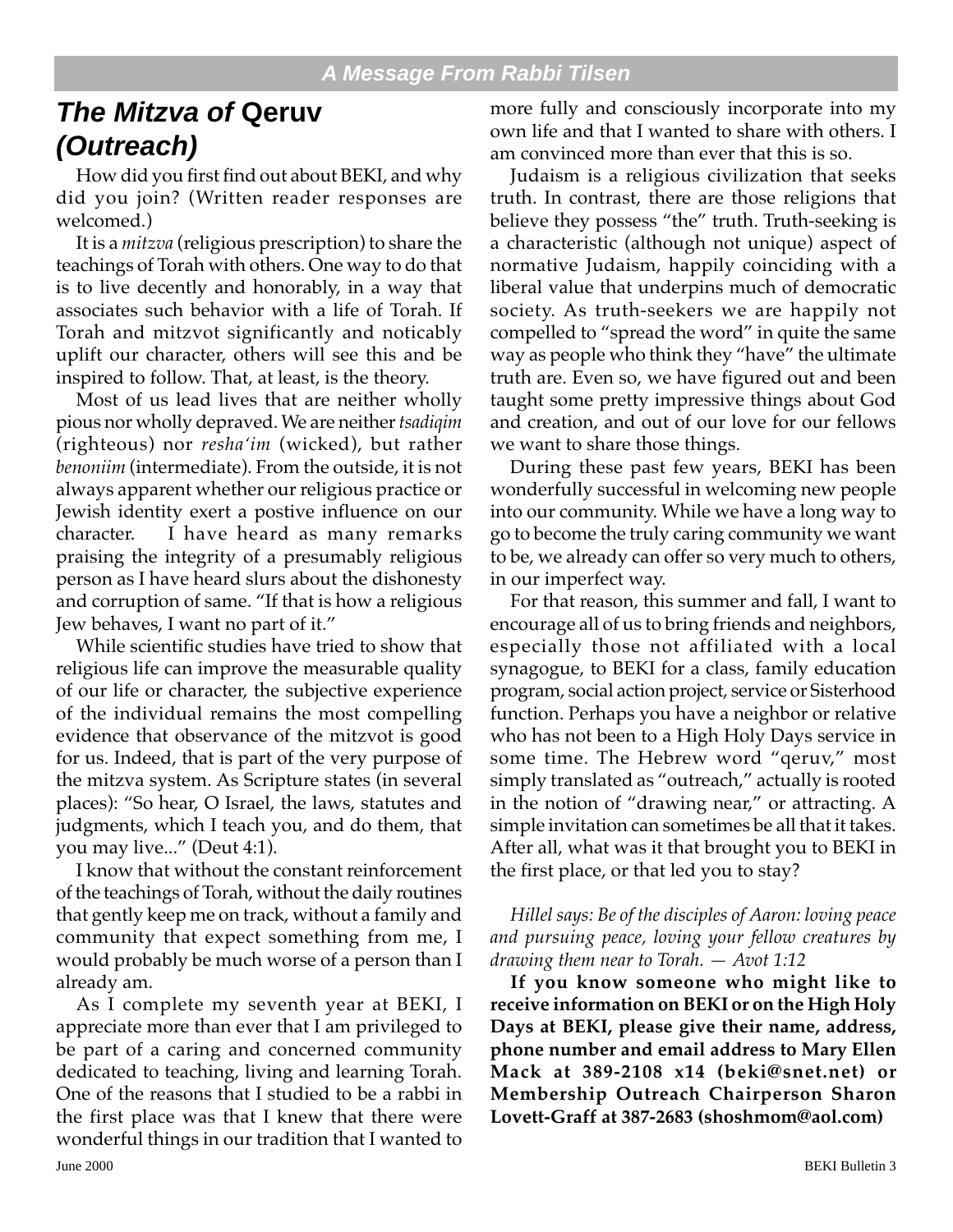## **Shavuot at BEKI**

## **Shavuot Friday Services**

On Friday morning 9 June, the Shavuot Festival Shaharit Morning Service begins at 9:15a and includes the recitation of Hallel, a series of celebratory Psalms. The service is followed by a period of Qiddush Refreshments. The Minha Afternoon Service at 6:00p is followed immediately by the Shabbat Festival Maariv Evening Service at 6:10p, concluding by 6:30p. The Qabalat Shabbat Service, which comprises Psalms and Hymns (such as "Lekha Dodi") is not recited on the Festival. Candle lighting in New Haven is at exactly 8:07p, and the candles should be lighted using the existing flame of a Memorial or other long-burning candle or pilot light that was lighted Thursday before sundown.

# **Shabbat Shavuot Shaharit Morning Services**

The Shabbat Shavuot Festival Shaharit Morning Service begins at 9:15a on *Shabbat* (Saturday) 10 June 2000. The service includes the full recitation of Hallel as on the first day. At about 10:15a, youth in grades six to eight will meet for "Cosmic Conversations."

During the course of the Torah service, the Congregation will recognize a couple preparing to enter the *huppa* (wedding canopy) for *qiddushin* (Jewish marriage) following the Festival. The couple, Nicole Kolodny (daughter of BEKI members Herbert "Haim" & Yvonne Kolodny) and Eran Feit (son of David & Lili Feit), plan to be married the day after Shavuot, and will reside in Switzerland. Rabbi Tilsen will serve as their *mesader qiddushin* (Jewish wedding facilitator, otherwise know as "officiant").

Then, following the *Haftara* (prophetic reading), selections from the Book of Ruth will be read to a uniquely beautiful and ancient melody based on the same system of "trope" found in most of the Hebrew Bible. The Children's Shabbat Havura (in the Claire Goodwin Youth Room), the K-2 Kehila (in classroom six), and the Junior Congregation (in the George G. Posener Daily Chapel) begin at their usual time, 10:45a.

The Yizkor Memorial Service will be observed during the Torah service as well. This is a sacred time set aside to recall those who have gone from this world, and to reflect on the meaning of our lives and to reevaluate our life choices. All people who have someone they wish to remember may stay for the Yizkor service. Those who wish may take a copy of the Yizkor Memorial Book for personal use.

Following the service there will be a Qiddush refreshment period presented by Haim & Yvonne Kolodny honoring Nicole and Eran as they prepare to enter the huppa.



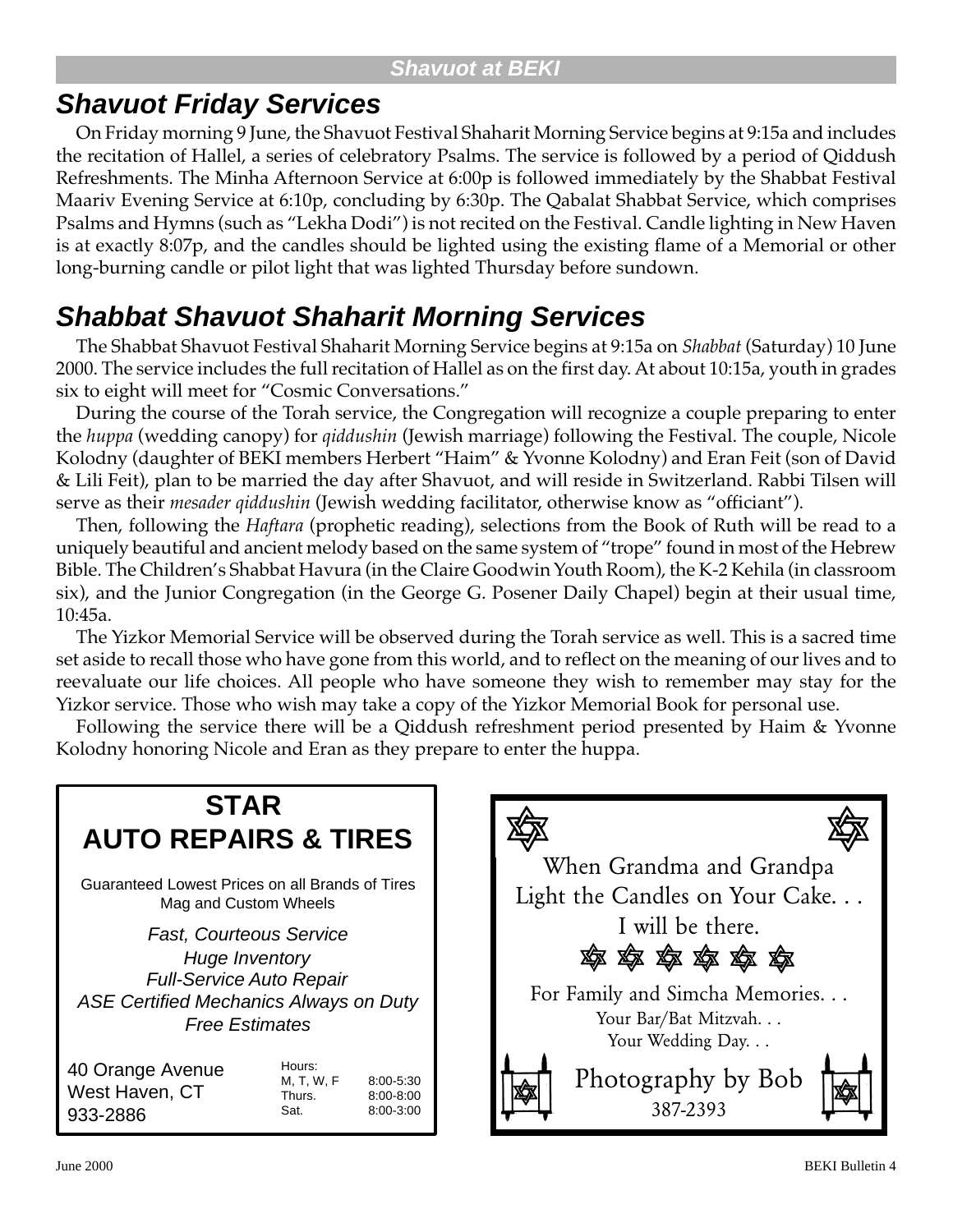## **BEKI Master Plan Progressing**

Our Congregation's Master Plan for Facilities, sponsored through the generosity of Drs. Paula Hyman & Stanley Rosenbaum, has continued to develop on schedule. David Thompson, an extraordinary local architect, has met with Rabbi Tilsen, the officers, board members, synagogue staff, the Sisterhood and representatives of other committees and interested congregants. Mr. Thompson will have the Master Plan completed in time to present to the Synagogue at the annual membership meeting in June.

The Master Plan is a design for the synagogue building and grounds that shows how improvements could be made to the synagogue over the next several years. For example, we know that we will need to make major changes to our heating, cooling and air-handling systems in the next two to three years. In order to determine what kind of system we need, and where to place the pipes and ducts, we need to know what the building design will be for at least the next ten years. It would be wasteful to put a set of pipes in a wall next year, only to find out we have to move them in five years because we need to change the room layout. The Master Plan provides the broad guidelines in which to work. Moreover, through consultations with engineers and careful consideration, we are now better able to prioritize our future building needs.

Our heating system needs updating. BEKI was required by state law to remove its underground oil tanks this past year. We currently are operating the synagogue heating system with temporary tanks that have a storage capacity that is far too small. We needed to determine what fuel we will use, where we will store it, and how it will be piped to the boiler. We also needed to look at the heating system as a whole, to determine how to make it more efficient.

Our cooling system also needs updating. The chiller has served far beyond its maximum rated lifespan. The synagogue staff and leadership have done remarkably well in keeping it functioning well over the years. But we know that the time for replacing it is near. Again, we needed to determine what system to use, and where to put it.

The Master Plan that David Thompson is preparing for us addresses the issues of floor plan and space allocation, mechanical and electrical systems, handicapped accessibility, building codes, aesthetic improvements, parking and grounds, safety, energy efficiency and ease of use.

If and when the various stages of the Master Plan are considered for implementation, consultations with the membership will take place, and everyone will have an opportunity to review whatever plans are made in the future.

Through this planning process, we have come to recognize that there is a great deal of enthusiasm about the future of our Congregation and the possibilities for improving our facility. At the same time, the leadership recognizes that much needs to be done to develop our administrative capabilities and our culture of giving before implementation of a major capital project can be contemplated. The needs and wishes for an improved facility must be considered along with the need to develop our services and programs, as well as building our capital reserves such as endowments. Our current level of funding provides only for basic maintenance of the facility and a small (but dedicated) staff with minimal program budgets.

Please let us know your thoughts, feelings and ideas. Contact John Weiser (389-0931) or Tina Rose (397-9908) with any comments or questions. We want every congregant to know about and participate in the process.

*JW et al.*

## **Personalized Bookkeeping Services Offered:** Check Writing • Payroll Statement Reconciliation • P/R Tax Forms End of Year Reports **Accurate and Professional Service**

**787-0496**

Muriel Chorney 213 Maple St.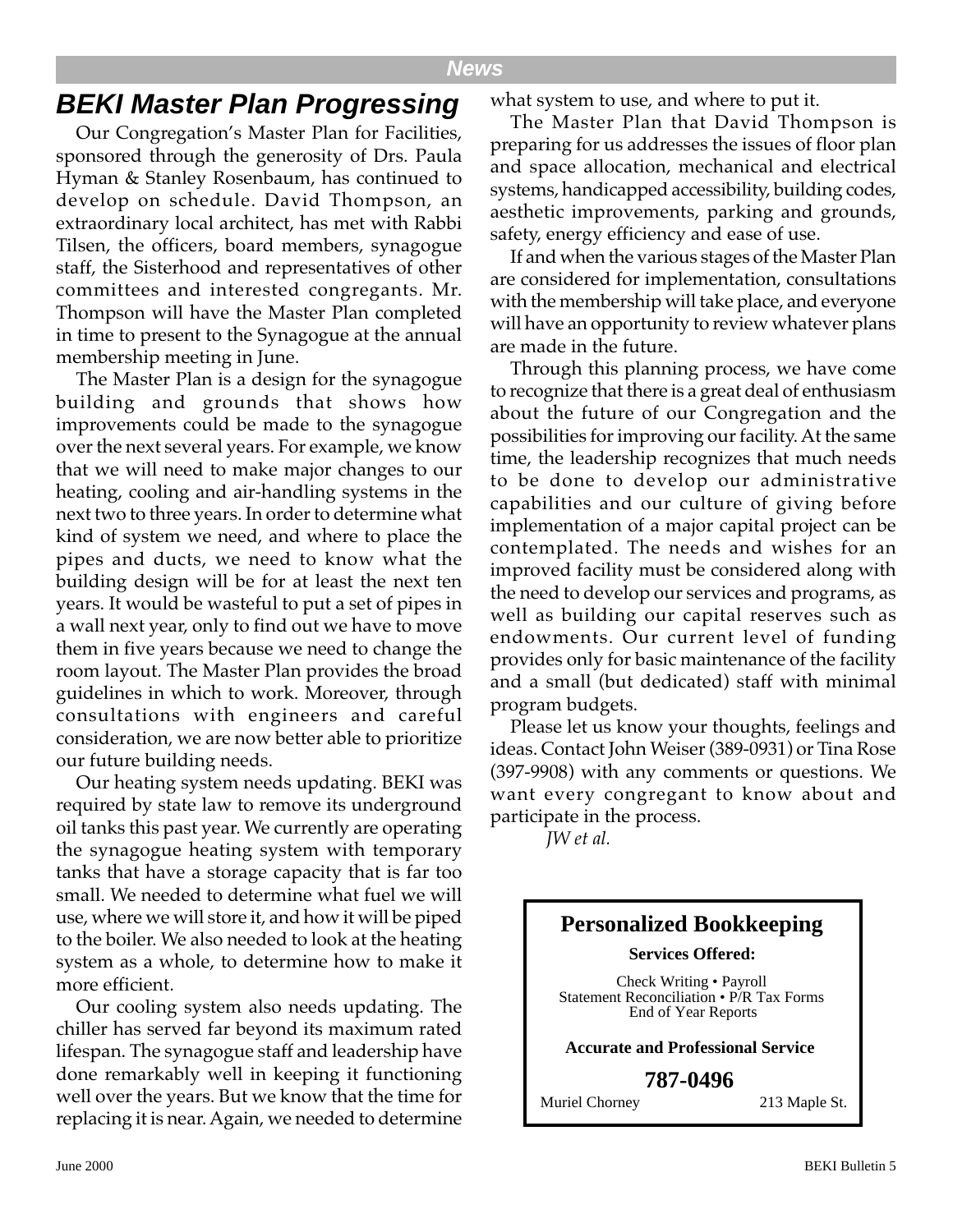#### **News**

## **200 Attend BEKI Seders**

This Spring, BEKI's Sisterhood hosted a Special Needs Model Seder in conjunction with the Jewish Family Service, our Kulanu program, and with the generous support of Abel Catering. Our Saul's Circle program, under the direction of Anne Johnston, held a seder for participants of Fellowship House. In addition, BEKI hosted the Conservative Community Second Seder on the second night of Pesah. In all, over 200 people attended BEKI seders this year.

Generous contributions from Roger & Susan Levine and from Louis Borick, and the annual income from the David & Lillian Levine Endowment for People with Speical Needs at BEKI, along with a generous in-kind contribution of Abel Caterers, made possible the participation of many adults with special needs at all three seders.



## **Artwork at BEKI**

During the Passover Festival, our Sanctuary and Lobby were decorated thanks to the efforts of Marc Schwartz, Lynn Brotman, Cynthia Beth Rubin and others. Many favorable comments were heard. Marc's Devar Torah presented on that occasion can be found at BEKI's website at www.beki.org/ hungry.html.

Among the decorations were works of art by local artist Cynthia Beth Rubin. Cynthia is currently the recipient of the Fellowship in New Media from the Connecticut Commission on the Arts, and has previously received grants from the New England Foundation on the Arts and the Memorial Foundation for Jewish Culture, among others.

Rubin's projects include computer animations and computer painting/collages. Her most recent work is a return to the complexity of still imagery. Trnava Synagogue (1999) is traveling internationally with the SIGGRAPH 1999 art show, and was recently purchased by the Memorial Art Gallery of Rochester, NY.

Her work is on the web at www.cbrubin.net/ art and she may be contacted at cbrubin@risd.edu or (203) 789-0071. Some of her works are at the PABA Gallery, 773-3665 (pabagallery@snet.net).

## **Annual Meeting**

Every BEKI member and supporter is invited to attend the BEKI Annual Meeting on 28 June 2000 at 7:30p

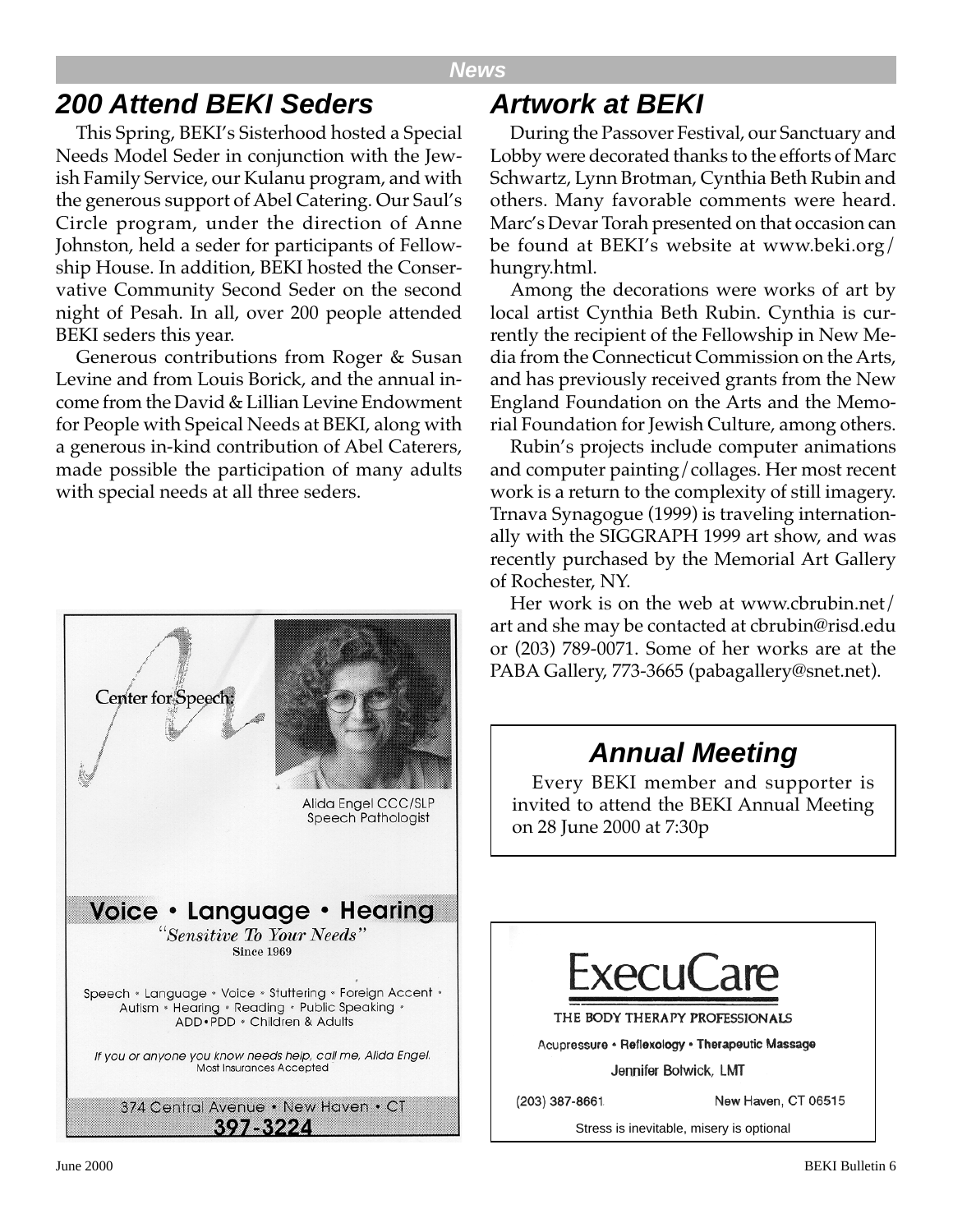# **LifeCycle**

#### **With sorrow we note the passing of**

BEKI member **Sol Reichentahl**, husband of BEKI member **Manya Reichentahl**, father of David & Deana Reichentahl, and of Edward & Lynne Reichentahl, on 24 April 2000 - 20 Nisan 5760.

BEKI member **Aaron Field**, husband of BEKI member **Sara Field**, on 5 May 2000 - 30 Nisan 5760.

**Harry Komisar**, brother of BEKI member **Belle Goldberg**, on 6 May 2000 - 1 Iyar 5760.

#### **Mazal Tov**

To **Leah Rachel Margolis, Julie N. Miller, and Sarah Shoshana Serkin**, on graduating MAKOM.

To **Helen Miller** on the bat mitzva observance of her granddaughter.

To **Rafi Prober** on his graduation from Georgetown University.

#### **Letters**

Dear Rabbi Tilsen,

I would like to thank you, Anne Johnston, the Sisterhood and BEKI for once again sponsoring this year's model Passover seder for people with special needs. Each year, the attendance at this event increases, indicating the popularity of this seder with our Jewish Family Service "Shalom Group" and the Southbury Training School clients. The seder serves as both an educational and social event for these adults and they look forward to attending each year!

Thanks again for sponsoring this event. Your support and dedication to adults with developmental disabilities is appreciated.

Sincerely,

Jennifer Cohen MSW

Jewish Family Service of New Haven

## **Ben Zlotoff Bar Mitzva**

Benjamin Zlotoff, son of Dr. Ronald Zlotoff & Donna Kemper, and the late Beverly Zlotoff, will lead services as a bar mitzva on Friday night 16 June during the 8:00p service, and on Shabbat morning 17 June during the 9:15a service.



Ben Zlotoff

## **Library News**

There are two standard tournament size chess sets in the library cabinet for use by responsible players in the Library. Rabbi Tilsen notes that "Playing chess is permitted on Shabbat and Festivals provided the moves are not recorded and there is no wager on the game."

The Library has a small collection of Judaic Lecture Audio Cassette Tapes from the Rabbinical Assembly. The collection includes the following, among other titles.

"An Introduction to Current Literary Approaches to Reading Biblical Narrative: The Book of Ruth," in four parts, by Dr. Edward Greenstein.

"Maimonides' Laws of Giving to the Poor," by Rabbi Abraham Skorka.

"Passover in Classical Rabbinic Sources," by Dr. Ruth Sandberg.

"Biomedical Ethics," in four parts, Rabbi Eliezer Diamond.

"Resistance and Auto-Emancipation in the Exodus: Insights from the Midrash," by Rabbi Allan Kensky.

For the complete collection visit the Library or see the Library web site at www.beki.org/ library.html.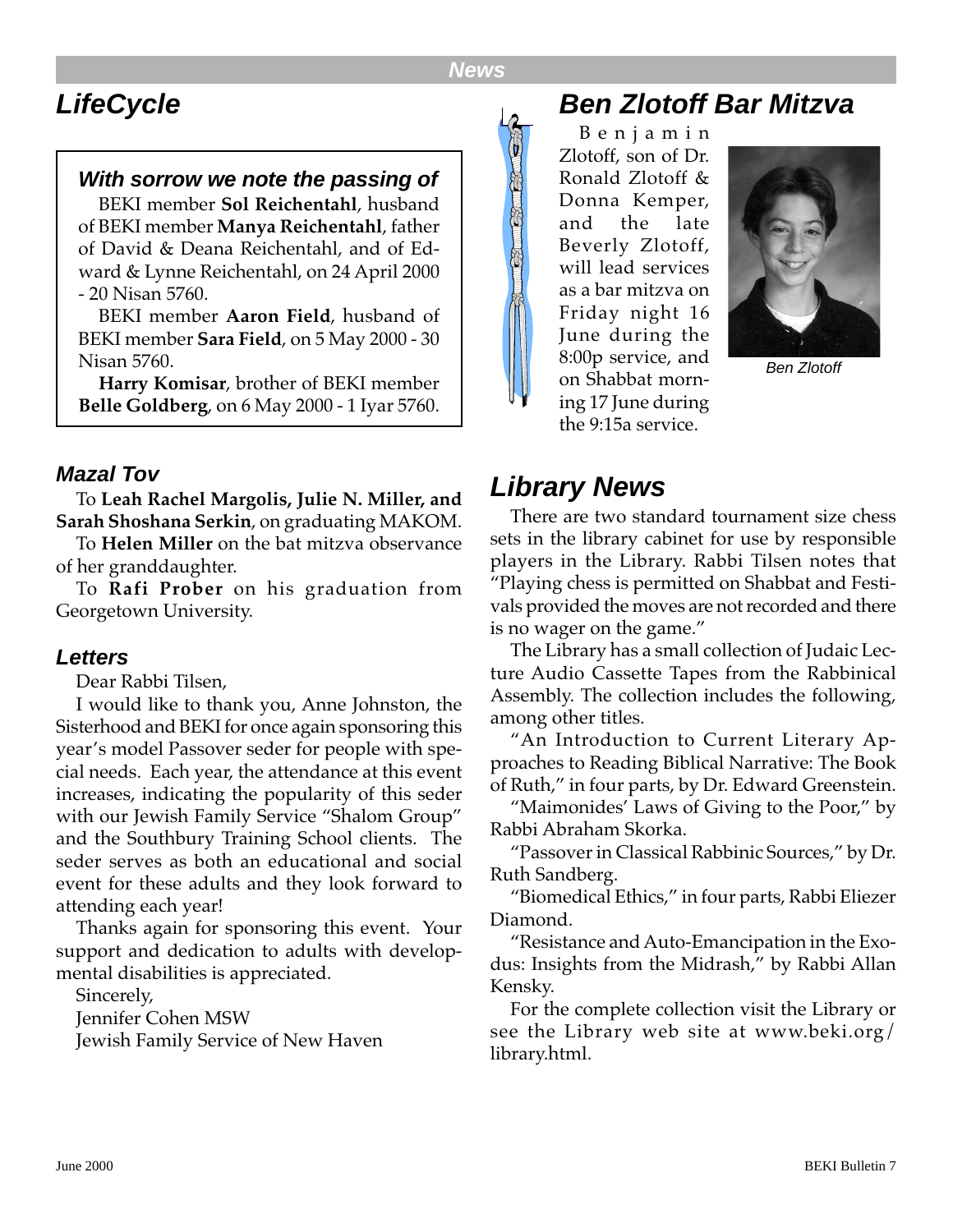## **Torah Fund**

#### *Rose Feen, Chairman (387-8743)*

Due to illness, the Torah Fund Donations for 1 through 30 April 2000 could not be included in this issue. The donation list will appear in the next issue of the Bulletin. My apologies for any inconvenience this may cause.

Please call me (387-8743) for beautiful Torah cards for all occasions. They go out immediately.

# **Rivercliff Fuel, Inc.**

155 Wheeler's Farms Road Milford, CT **877-9101**

All your fuel needs



110 Hamilton Street New Haven, CT 06511 (203) 624-0194 Fax (203) 624-3609

# **We're Able if You're Willing**

Tradition recommends that one bequeath at least 10% of their estate to *Tsedaqa* (charity) such as to Congregation Beth El-Keser Israel, although in many cases financial advisers and estate lawyers have shown how such gifts can be increased through careful planning that takes tax policies into account. Willing a proportion of one's estate to the Congregation is a concrete way of demonstrating one's commitment to Judaism and establishing a moral example for others.

During the next decade, BEKI will need to raise at least \$5 million to \$10 million to provide for its basic operations and building maintenance. Beyond that, another \$5 million to \$10 million would need to be raised in that same period to provide for the basic capital needs of the Congregation and to improve our facility. For our Congregation to thrive in the coming years, forward-thinking supporters must make provisions now.

If you would like more information on how to make a bequest or a charitable remainder gift for the benefit of BEKI, contact your own attorney or financial consultant, or call estate planning attorney Donna Levine at 787-1633 for a confidential consultation. Attorney Levine will donate her time to help you establish a will or trust for the benefit of the Congregation. You may also contact Rabbi Tilsen at 389-2108 x10 (jjtilsen@beki.org) for more information on bequests and endowment opportunities, or call Deborah Kaplan Polivy at the Jewish Foundation at 387-2424 x304 (dpolivy@jewishnewhaven.org) for a confidential discussion.

BEKI can also accept stocks and securities as gifts during a donor's lifetime or as part of an estate. Please speak with your financial advisor or broker about the potential tax advantages of giving stock and securities. To arrange a transfer, call our Office Manager Mary Ellen Mack at 389-2108 x14 (beki@snet.net).